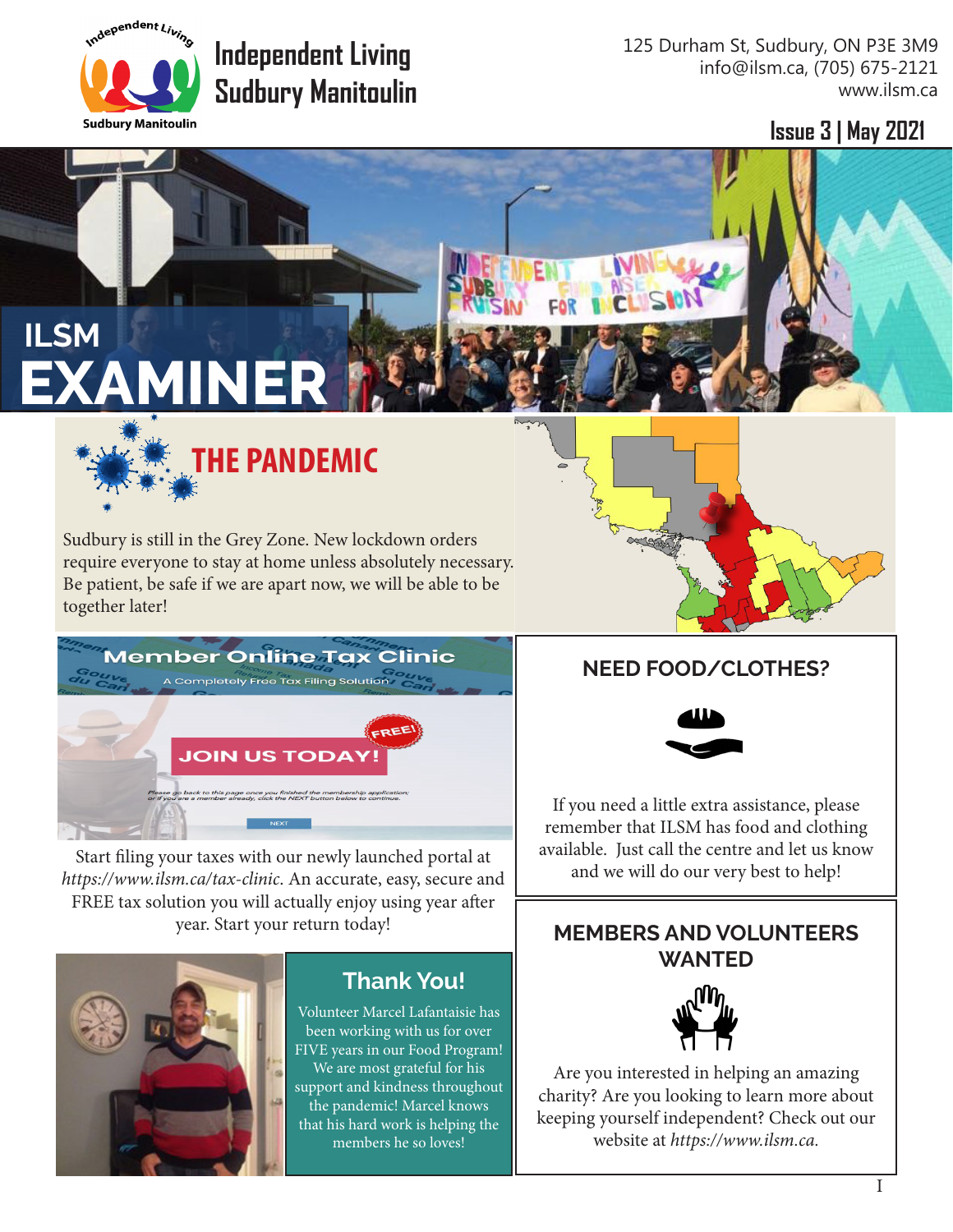

**Independent Living Sudbury Manitoulin** 125 Durham St, Sudbury, ON P3E 3M9 info@ilsm.ca, (705) 675-2121 www.ilsm.ca

**Issue 3 | May 2021**

#### **ILSM SPECIAL PROGRAMMING** PEER SUPPORT

**Les Direct Funding** 

Weekly ILSM offers two types of virtual peer support programming. Tuesday's at 11:00 a.m. join Angela Gray for some laughter medicine!





Please join our membership meeting every Friday at 1 PM. If you are not a member and you want to learn more about us you are welcome to.

The weekly membership meeting is a place where we are inviting the ongoing participation of people in the development and creation of the Centre's programs. What we offer is a wide variety of programs free of charge to our members, like Life Skills and Educational Workshops, Computer Training, Self-Improvement Workshops, Employment and Training, arts and Culture, adaptive sports and a Self-Directed Attendant care program.

> **Self-Managed Attendant Services in Ontario**

## **LOOKING FOR PARTICIPANTS**

DIRECT FUNDING

#### **Wanted: New Participants**

Direct Funding is an innovative program enabling adults with physical disabilities to become employers of their own attendants.

Attendants assist with routine activities of living, such as dressing, grooming, and bathing.

As employers, participants are fully responsible for managing their own employees within a budget that is developed on an individual basis.

Different people have different needs. Direct Funding is intended as an option suited to people with physical disabilities who are willing and able to take on the extra management responsibilities (and possible risks) of the program.

Visit *www.dfontario.ca* or call and speak to Angela Gray our Direct Funding Coordinator today! 705-698- 5440.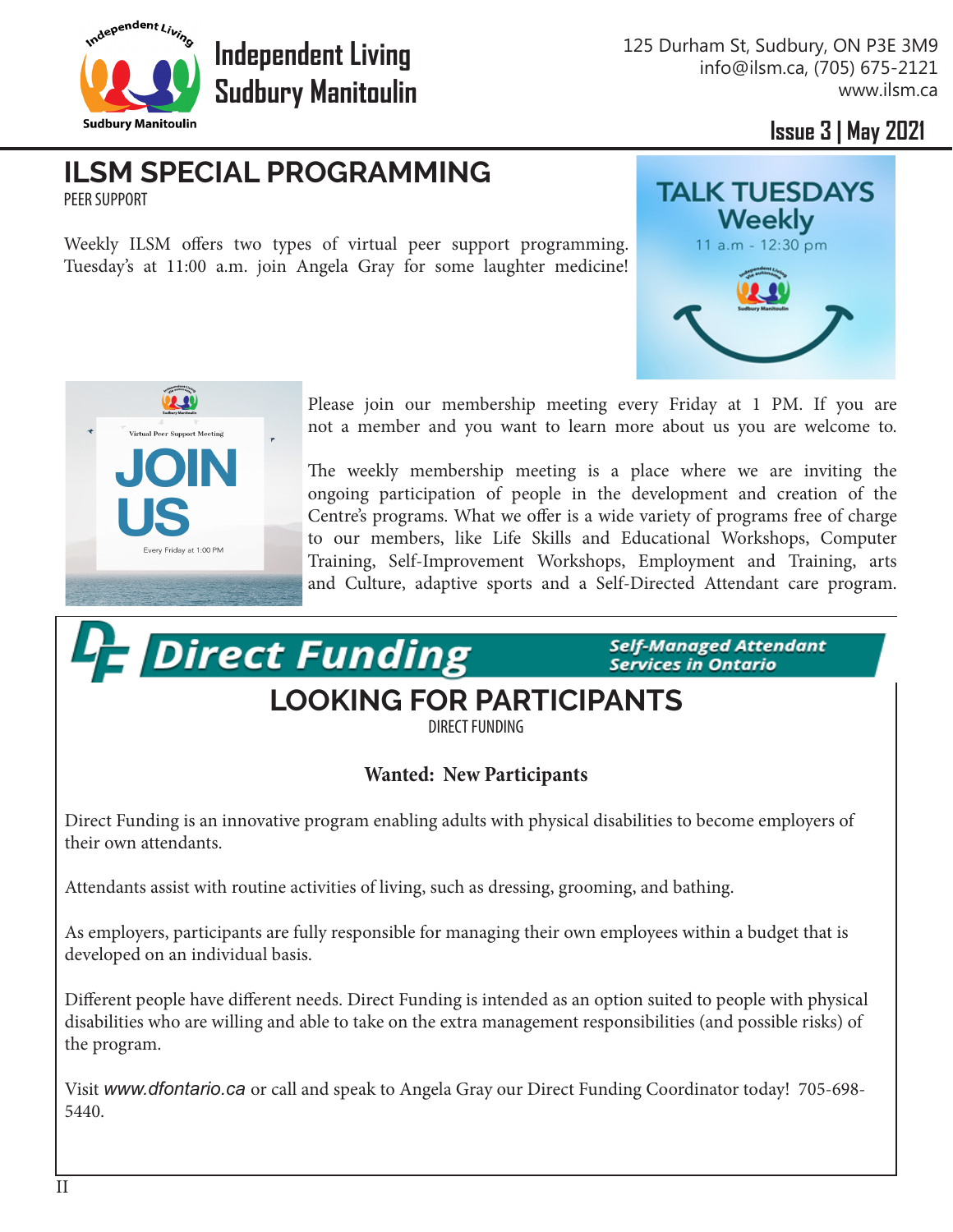

### **Issue 3 | May 2021 Issue 3 | May 2021**

#### **Questions you have been asking about ILSM, the Pandemic and Vaccination**

#### ӹ **When will members be able to come back to the centre?**

The Declaration of emergency and provincewide Stay-at Home order requires that all non-essential businesses close. This includes Independent Living Sudbury Manitoulin. Some programming continues throughout the lockdown and tighter restrictions including:

- Food Delivery
- Peer Support

When Sudbury is in the YELLOW zone we can again open for small gatherings.

https://www.ontario.ca/page/covid-19-response-framework-keeping-ontario-safe-and-open

#### ӹ **Who should I talk to about the vaccine?**

The best person to talk to about the vaccine is your Family Doctor/Nurse Practitioner. He/she will know what medicines or illnesses require a specific vaccination. And if a vaccination is a good idea for you.

#### ӹ **How do I book an appointment for a vaccination?**

Book online:

Visit https://covid-19.ontario.ca/book-vaccine/

Book by phone:

Main line: call 705.674.2299 (toll-free: 1.800.708.2505), between 8 a.m. and 8 p.m., seven days a week.

To help with call volumes, an additional call centre has been set up.

Alternate line: call 1.844.782.2273, between 9 a.m. and 9 p.m., seven days a week.

#### ӹ **What should I know about after I have the vaccine?**

Over the years vaccines have been proven to be safe, effective and one of the best ways to protect those around you. They work with your body's immune systems so your body will be ready to fight the virus if you are exposed. For instance, Mumps, measles, rubella vaccine (MMR). Babies all around the world are given this vaccine to prevent these deadly childhood diseases.

Many of you have had one dose of the Covid-19 Vaccine and it will be months before you receive your second dose. It is important for you to understand that you need to behave as if you haven't had the vaccine yet until sometime after you have the second dose. This is so your body has time to develop the immunity it needs to protect you.

So, after the first vaccine follow the same practices as you did before you received that vaccination which means:

- Follow the rules in your area up by Public Health and our Federal and Provincial Governments.
- STAY HOME unless you absolutely must go out.
- Practice Social Distancing
- Wear a mask in public spaces or where Social Distancing is not possible.

#### **ILSM RECEIVES A 5-STAR REPORT CARD FROM GOOGLE**

Thank you to Kevin Yu our IT Consultant for his hard work with the websites and streamlining ILSM's Data. If you have not had a chance to check out our new site, please do so at **https://www. ilsm.ca/**